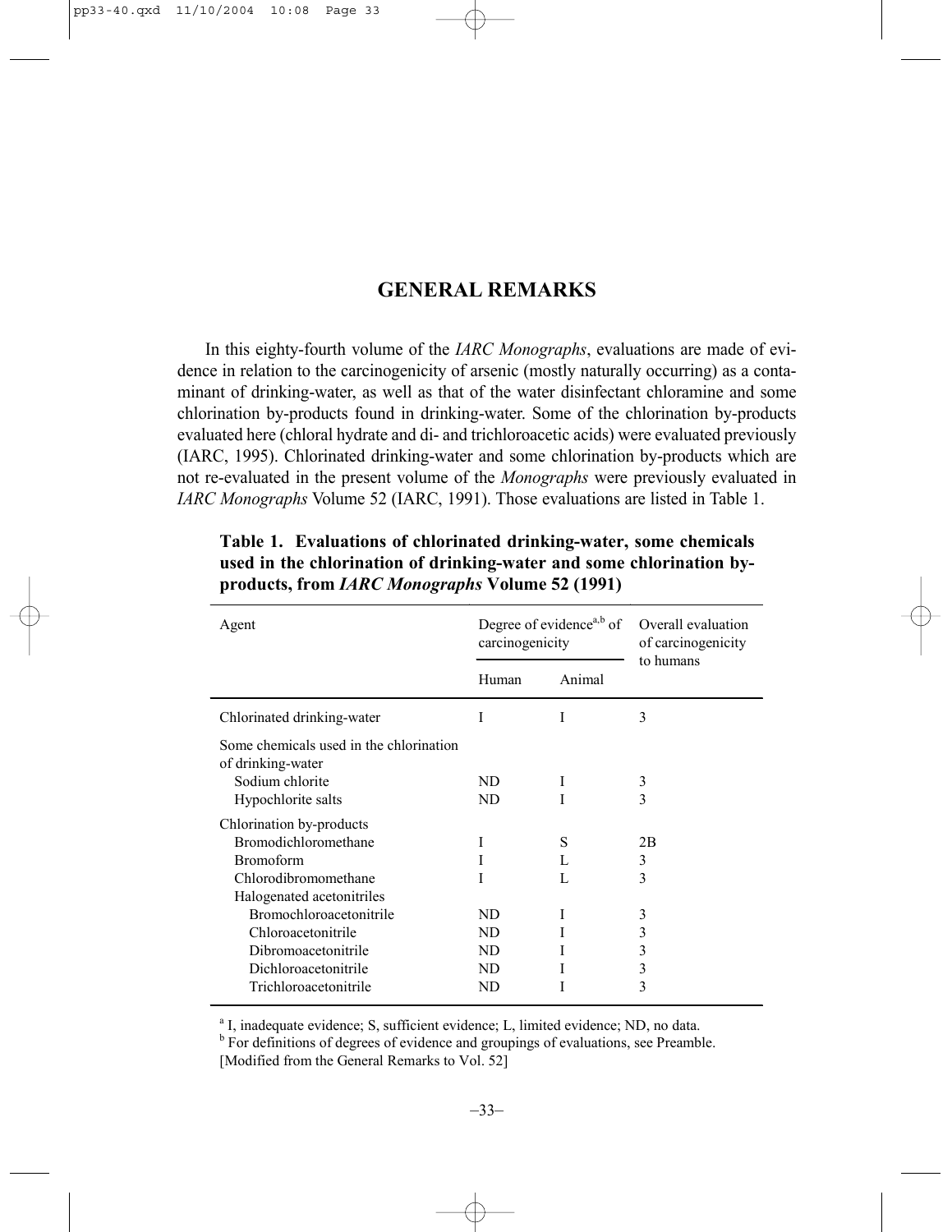## 34 IARC MONOGRAPHS VOLUME 84

Water is essential to life, and the maintenance of an adequate supply of unpolluted water is a requirement for both human health and good environmental quality. Human demands upon the earth's water are great, and in some regions dangerously so. Water is taken for human use, irrigation and industry and is returned as industrial discharge, agricultural run-off and microbiologically contaminated, treated or untreated sewage. Water quality varies according to these discharges, the season and the geology of an area. The most critical characteristic of water for human health is its microbiology.

The microbiological quality of water can be controlled effectively by disinfection methods, which normally involve the introduction of chemical oxidants into the water supply. Chemicals used on a substantial scale as disinfectants are chlorine, hypochlorite, chloramine, chlorine dioxide and ozone. Chlorination is almost universally accepted as the method of choice for purifying water supplies. It was first used on a continuous basis for this purpose at the beginning of the twentieth century, and it is also used for sewage treatment in a few countries. Since some water suppliers have difficulty in maintaining acceptable water quality, particularly with regard to taste and odour, chlorine may be used in combination with ozone, chlorine dioxide, ammonia and activated charcoal. These treatments are sometimes followed by dechlorination, for example with sulfur dioxide.

There are substantial and irrefutable benefits of disinfection of water supplies by chemical methods, including chlorination. Any major change to these programmes would need to be evaluated fully as to its costs and benefits with regard not only to the need to maintain microbiological safety but also to the possible long-term adverse effects of alternatives to chlorination.

The investigation of possible risks for cancer from consuming chlorinated drinking-water in human populations is difficult, and hindered by a number of methodological obstacles. Chlorination may produce quite different profiles of chemical by-products in different areas. Characterization of a person's water consumption is complicated by the fact that, in many parts of the world, people change residence from time to time, and the nature of their source of domestic water changes as a consequence. Furthermore, people may consume water not only at home but also at work and elsewhere, and may drink not only chlorinated water but also unchlorinated water, bottled water, boiled water and other liquids, which will greatly influence their exposure to chlorination by-products. Exposure to constituents of water other than by ingestion — by inhalation or skin absorption — may also occur. Even if associations between human cancer risk and exposure to residential chlorinated water supplies can be demonstrated, they may be due to other constituents of the water that is chlorinated or to particular characteristics of the populations who live in areas served by such water supplies.

Evaluation of chlorinated water for carcinogenicity in experimental animals is similarly challenging. Few studies have been conducted in which the effects, if any, of constituents of chlorinated water have been compared with those of constituents of water from the same supply collected before chlorination.

Chlorination/disinfection by-products in water are formed when chlorine-based disinfectants react with the available organic matter in water. As many as 500 chlorination by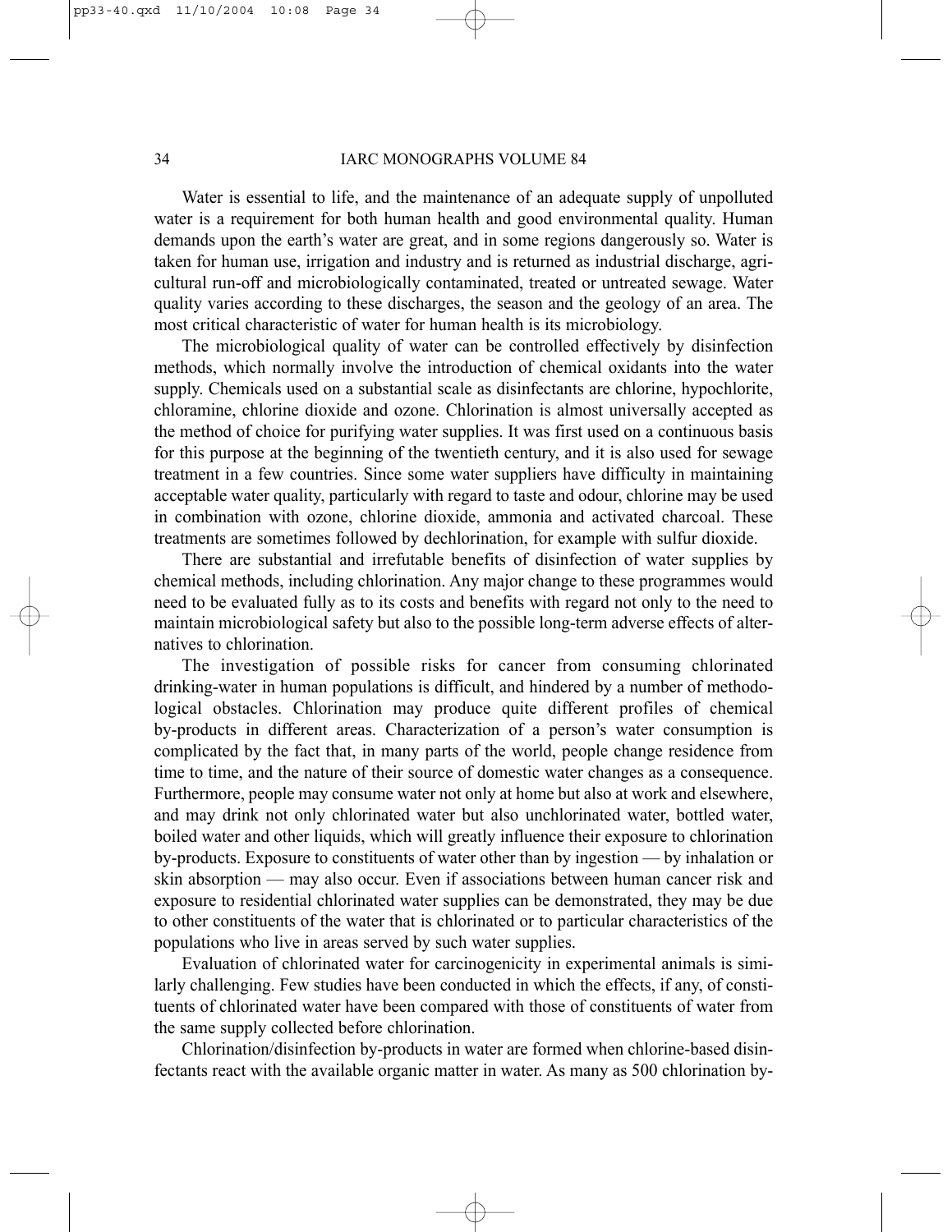products have been identified, including trihalomethanes (THMs), and halogenated acids and aldehydes (HAAs), some of which are carcinogenic to experimental animals. Water in which these compounds and other trace contaminants are present is a very complex mixture. Formation and occurrence of the by-products is dependent on a number of factors, including the method of disinfection, the level and content of organic matter, pH, temperature and duration of treatment. THMs and HAAs are generally the most prevalent by-products; others occur at lower levels, but current knowledge on them is limited due to the small number of studies. Little is known about how various by-products are correlated; they may differ by region due to differences in determinants of their formation. THMs have regularly been used as a marker for the mixture of by-products in water, because they are measured routinely, but little is known as to whether they are a good marker for individual by-products such as chloral hydrate, trichloroacetic acid, dichloroacetic acid and MX ('mutagen X', 3-chloro-4-(dichloromethyl)-5-hydroxy-2(5*H*)-furanone). Only a small fraction of the chlorination by-products that have been identified in drinking-water have been tested for carcinogenicity.

Chlorinated drinking-water has been reported to be associated with the development of some human cancers, most particularly cancer of the urinary bladder. The epidemiological studies have examined exposure to chlorinated drinking-water rather than to specific disinfection by-products, and they are described in the Introduction section of the Monographs on chloramine, chloral hydrate, dichloroacetic acid, trichloroacetic acid and MX. However, they were not formally reviewed by this Working Group. It is important to recognize that none of the disinfectant by-products reviewed by IARC in this or previous volumes of the *Monographs* can be considered individually as the plausible causes for the cancers observed in human studies. When the potency of the by-products that have been evaluated is viewed in the context of their concentrations in drinkingwater, it appears that these are at least three orders of magnitude too low to account for the risks implied. In most circumstances, however, the toxicity of a mixture cannot be assessed solely by evaluating individual compounds identified in this mixture. This is particularly the case for chlorinated drinking-water that contains hundreds of disinfection by-products, none of which dominates the toxicity of the mixture.

Arsenic and arsenic compounds were evaluated previously (IARC, 1980, 1987) as being *carcinogenic to humans* (Group 1) on the basis of *sufficient evidence* of an increased risk for skin cancer among patients exposed to inorganic arsenic through medical treatment, and an increased risk for lung cancer among workers involved in mining and smelting, who inhaled inorganic arsenic.

The natural and anthropogenic occurrence of arsenic in drinking-water has been increasingly recognized as a major public health concern in several regions of the world over the past several decades. Significant exposures have been documented in Argentina, Bangladesh, Chile, China, India (West Bengal), Mexico, Taiwan, China, and parts of the south-western USA. As an example, tube-wells began to be used for drinking-water in the 1970s in Bangladesh to control cholera and other gastrointestinal diseases that can be spread by drinking contaminated surface water. In the 1990s, it was discovered that the